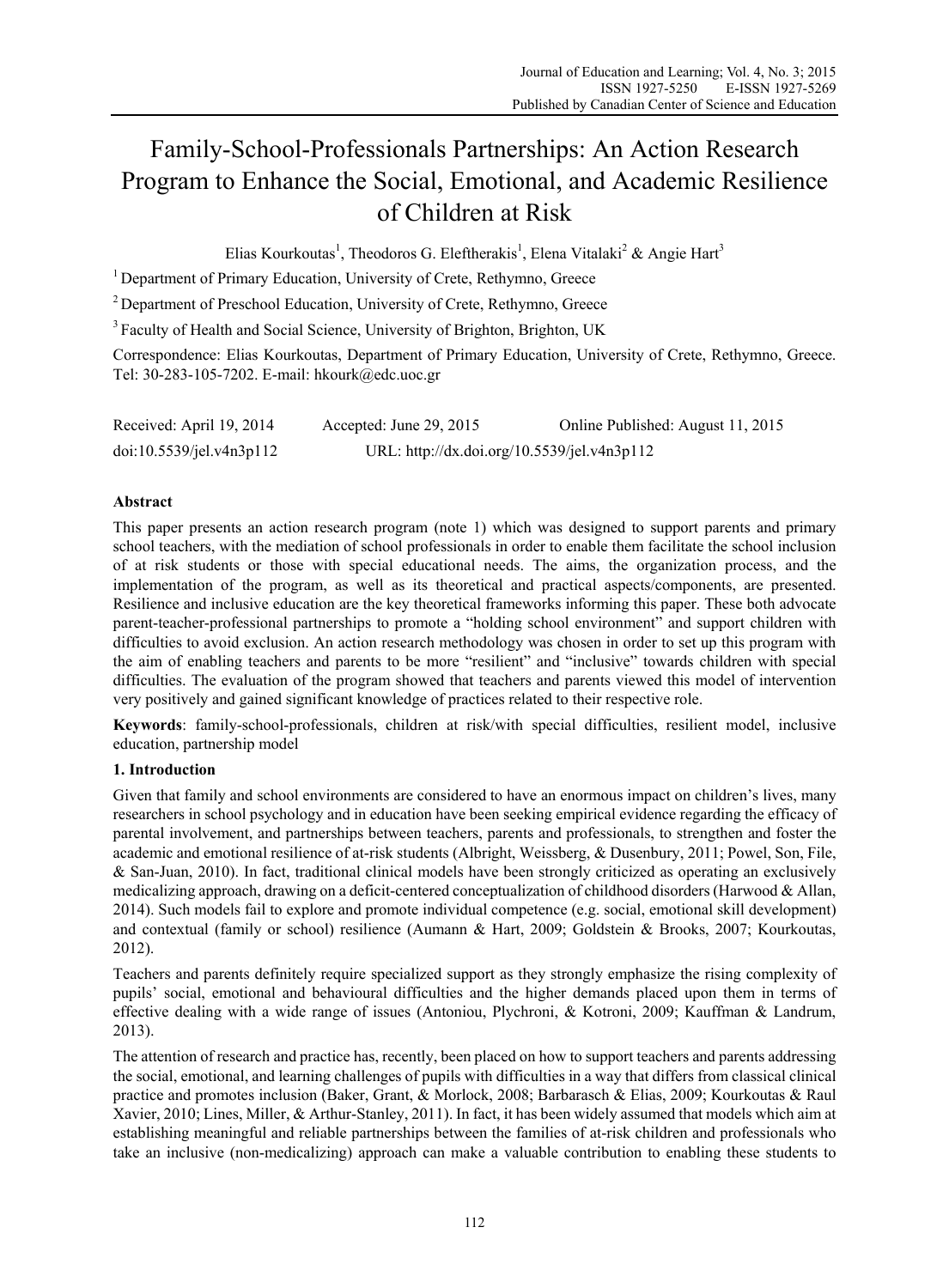better develop their potential and skills and avoid exclusion (Eberly Center, 2013; Dodge, 2008; Doll, Jones, Osborn, Dooley, & Turner, 2011; Lines et al., 2011; Kourkoutas & Giovazolias, 2015).

However, only a limited number of schools in European countries adopt these kinds of systemic partnership models in practice on a regular basis (Cooper & Jacobs, 2011). In addition, few teachers seem available to be fully committed to intra or extra-curriculum practices that address the needs and difficulties of "problematic" students and their parents in an inclusive way (Christenson, 2004; Richman, Bowen, & Wooley, 2004). Even fewer are adequately trained to go beyond the narrow context of their traditional role and work with parents from an innovative inclusive perspective in order to address the needs of their students with difficulties (Cooper & Jacobs, 2011). Such conclusions are more valid for the Greek educational context, which lacks the culture and infrastructure to provide teachers and parents the conditions for a positive and reliable partnership (Zoniou-Sideri, 2006). In addition, the dearth of professional interdisciplinary teams that work in a systemic and partnership way providing guidance to parents and teachers for innovative ways of dealing with "challenging cases" of children is obvious (Kourkoutas, 2012).

Consequently, teachers, in the Greek educational context, feel exposed to high levels of stress when they have to deal with students who display problematic and disruptive behaviors or developmental disorders (Kourkoutas & Giovazolias, 2015). They usually feel inadequate and unsupported in dealing with these challenges, and as a result they may experience negative emotions such as stress, confusion, depressive feelings, or even anger and rage (Kourkoutas & Giovazolias, 2015). Teachers are, in addition, forced to cope with an increasing number of demanding or unsupportive parents who often lack the skills to support a child with difficulties, an international finding that is also valid for the Greek context (Fleming, Mackrain, & LeBuffe, 2013; Kourkoutas & Giovazolias, 2015).

#### *1.1 Family, School, and Professional Partnership to Promote Resilience of At-Risk Students: Risks and Benefits*

Teachers may sometimes be defensive when they are invited to cooperate on an on-going basis with parents or consulting professionals in a more systematic way (Christenson, 2004; Cooper & Jacobs, 2011; Kourkoutas & Giovazolias, 2015). They may be reluctant to talk about the problems they face in their classroom, believing they would be exposed to criticism or appear insufficiently trained to respond to the social-educational challenges of their difficult students.

The reluctance of some teachers to develop stable and collaborative relationships with parents might also be related to the fact that teachers may appear critical of parents of children with problems, since they may attribute all the children's difficulties to a dysfunctional or deficient parenting. In the Greek context, a recent study has shown that teachers do not trust parents' capacity regarding the education of their children, and they feel they will be exposed to criticism if they allow parents to get involved in educational issues (Kourkoutas, Georgiadi, & Hadzaki, 2011). Other studies, at international level, have shown that the teachers' hostility and defensive attitudes regarding open and constant cooperation with parents are associated with stereotyped views of the child's upbringing, fear of being professionally disdained, lack of confidence in their pedagogical value and capacities, a lack of communicational and cooperative skills, a lack of positive experiences of structured activities and group work or of cooperation with other professionals and in organized groups, etc. (De Carvalho, 2001; Kourkoutas, 2012; Lines et al., 2011).

In some cases, regular communication and the partnership of teachers' working with parents appears to be more routine, although the issue of how best to support parents of children with complex needs to come into school is commonly flagged as a challenge. It has been found that parents of children with problems may avoid cooperating with the school because in the past they had experienced rejection and criticism by teachers and, in general, had had conflictual or unfruitful meetings with them (Kourkoutas & Giovazolias, 2015). This may lead to the parents' forming misjudgments and defensive attitudes towards teachers (Kourkoutas & Giovazolias, 2015). Yet despite the difficulties of engendering meaningful and productive cooperation, family–school relationships have garnered significant benefits for students, parents and teachers on many levels and for many aspects of family and school life, and can lead to very positive outcomes (Dearing & Tang, 2010; Minke, 2000).

As for the students, many studies, at international level, show that constructive family involvement can lead them towards developing a more positive manner of engagement with school, improving their learning performance and building stronger relations with parents and teachers (Caspe et al., 2007; Esler, Godber, & Christenson, 2002; Hawes & Plourde, 2005; Henderson & Mapp, 2002).

*1.2 The Theoretical Background of the Action Research Intervention Model*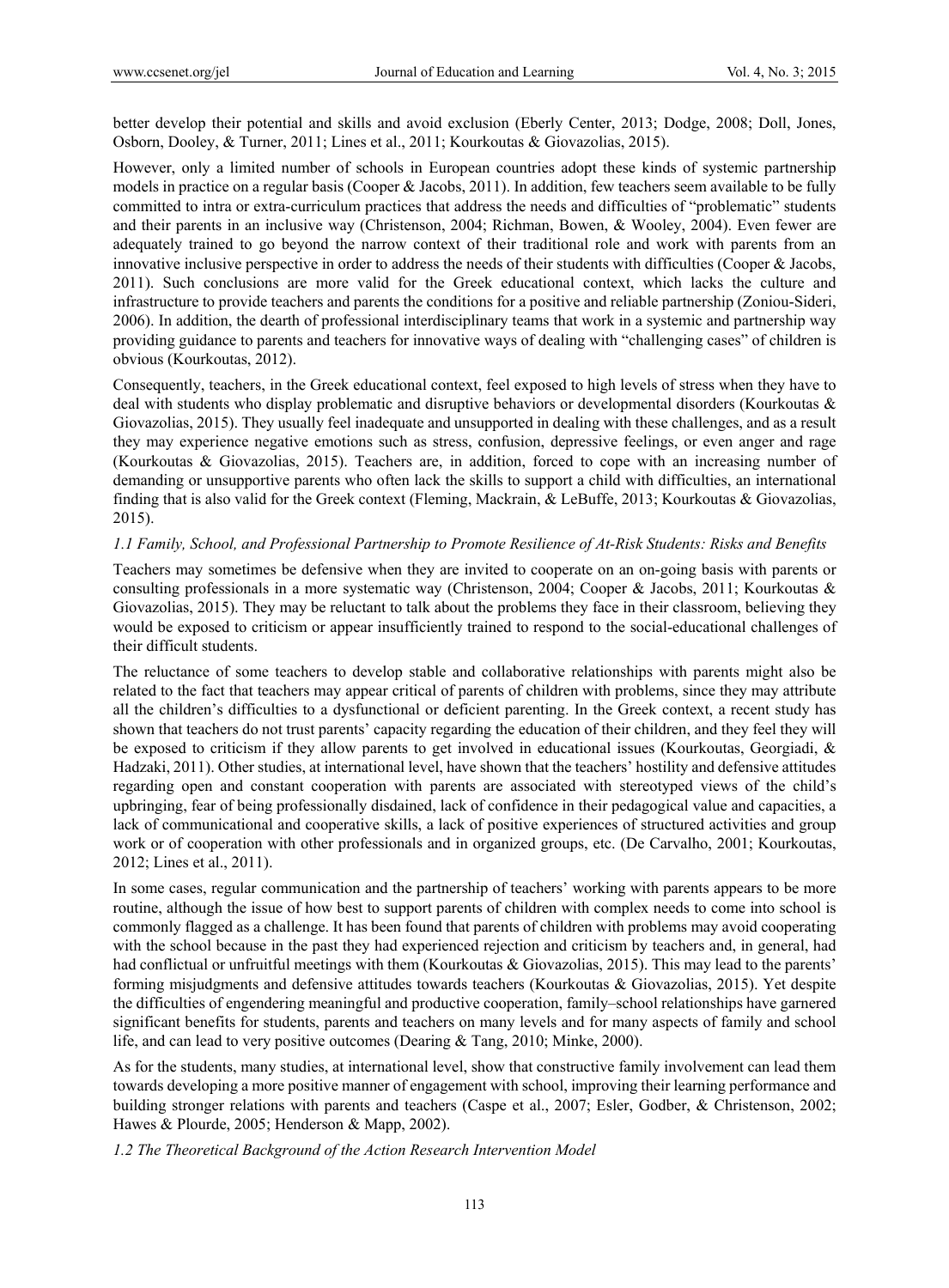The key theoretical elements that inform our understanding of childhood difficulties are resilience theory, and inclusive education frameworks that focus on relational processes, reducing risk factors (e.g., inappropriate teacher practice) and strengthening children's, parents' and teachers' social, emotional and learning capacities (Kourkoutas, 2012). Indeed, supportive and positive family-child and child-teacher relationships, consistent monitoring and supportive guidance from parents and teachers, as well as successful inclusion in school are among the most protective and promoting factors that research on resilience has identified (Mash & Wolfe, 2013; Richman et al., 2004; Rohner, 2010). Many at-risk and disruptive or socially and academically "deficient" students are struggling with intense negative emotions resulting from troubled relationships and unresolved problems or academic exclusion in the context of both school and family. For this reason, extra emphasis is placed on "restoring" family and classroom dynamics, and on resolving problematic or conflicting relationships between at-risk children and their parents, teachers and peers (Kourkoutas, 2012). Creating a positive and embracing classroom and "relational" environment in which vulnerable children can boost their self-competence and stabilize a positive sense of self and academic resilience (by means of various techniques) can be very helpful for their development (Cohen, 2013; Doll, 2013; Heller, 2000).

Within the resilient counseling framework, teachers and parents are helped to gain a deeper insight into the child's internal world and better understand his/her inappropriate behavior and learning difficulties in order to help him/her act in pro-social ways (Kourkoutas, 2012). They are therefore more likely to abandon their ineffective practices and develop a more appropriate attitude towards the child (Kourkoutas & Giovazolias, 2015).

The existing literature already highlights the components of a successful intervention within schools for at-risk children. The intervention should be multileveled and holistic, including the components of classroom techniques and peer interventions; counseling work with parents and teachers; and direct work with the child by means of various techniques (such as verbal guidance or talking therapies, e.g., processing of negative emotions, social skills training micro-programs, creative group activities, art therapy or art-based practices, actions that strengthen peer relationships, problem or conflict-solving intervention, social-emotional learning curricula, and so on) (Hart & Heaver, 2013; Christenson, 2004; Kauffman & Landrum, 2013; Kourkoutas, 2012). A supportive educational and relational environment can foster a resilient and inclusive school climate as well as mindful and creative thinking and action on the part of students, parents, and teachers (Cohen, 2013; Doll, 2013). Overall, research suggests that building strong relationships between educators and families of children with special difficulties, with the support of adequately trained professionals, can contribute to the development, both in teachers and parents, of competence in successfully dealing with the challenges of the social and school inclusion of those children (Adelman & Taylor, 2010; Christenson, 2004; Kourkoutas, 2012).

In the Greek educational system, schools have a long tradition of adopting a rather authoritarian stance in working with families, as well as a stereotypically defensive attitude towards parental involvement and the school inclusion of disabled or children who are often termed "problematic" students (Zoniou-Sideri et al., 2006). At the same time, it has been noted that the Greek teaching cadre in general appears quite defensive about the involvement of parents in the school life. This has often led to critical or conflictual situations with parents of "difficult" or at risk students and therefore to more problematic situations for the most disruptive or vulnerable students.

## **2. Specific Aims of the Action-Research Intervention Project**

The overall aim of the program was to support and help parents and teachers resolve the problems they are facing with at risk students/students with difficulties and develop strategies both in the family and school context that have a positive effect on those children's social and academic inclusion through the mediation of partnership model and the guidance of school professionals working in a resilient systemic perspective (see also Kassis, Graaf, & Kourkoutas, 2015; Kourkoutas, 2012; Kourkoutas & Giovazolias, 2015).

The specific objectives of the program were: (a) to help teachers and parents gain a more thorough insight into children's at risk psychology and difficulties, and (b) to help them adopt a more positive attitude towards them and find ways to promote their hindered strengths and potential. The program adopted an interventive-preventive *solution oriented* approach by which families and educators are helped to create conditions that facilitate the "problematic" students' learning engagement, and psychosocial development (Christenson, 2004; Kourkoutas & Giovazolias, 2015). Results presented in this paper are the outcome of 5 consecutive programs, run every year, with the same team, between 2008 and 2011.

## **3. Methodology**

*3.1 Participants*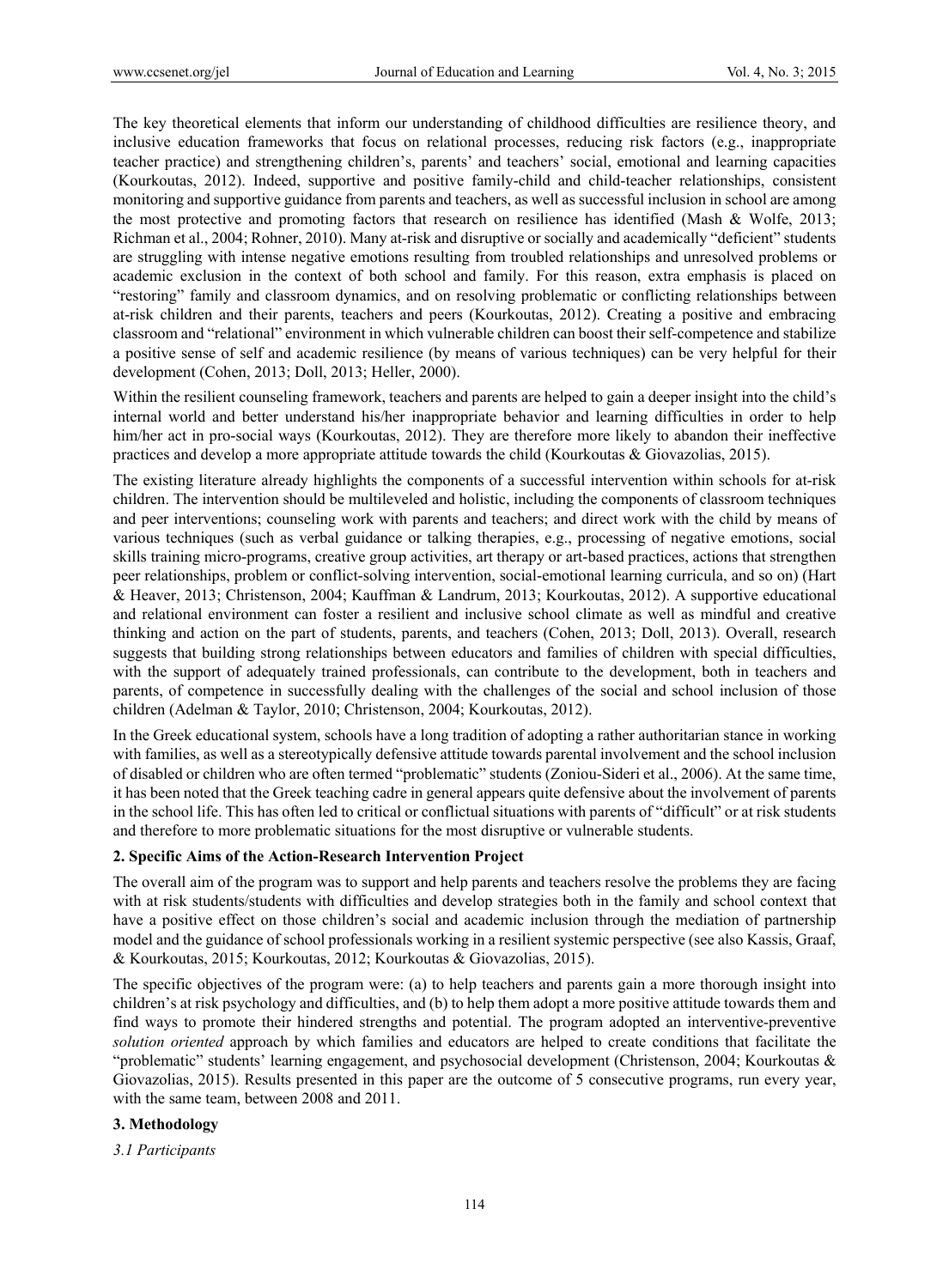The intervention program was carried out in the first, second and third grade classrooms of 4 urban public primary schools (5 classes in total) in the town of Rethymno (Crete), in a variety of time periods, as separate intervention-research projects (4 groups in total), between early 2008 and late 2011. Ninety-four students (6-8 years of age) were in the particular classes at the period of the program implementation. Many of them (20-25) presented a number of difficulties varying in form, duration, intensity or severity, and source. The research-intervention team consisted of two school psychologists and a school counselor who were assigned the role of monitoring the group dynamics and facilitating communication among the members. A social scientist was charged with taking notes on the topics discussed and the communication dynamics. A pilot research was conducted in a series of local schools in order to identify the students with difficulties and the kind of problems teachers and parents were facing with those students.

#### *3.2 Rationale and Implementation of the Program*

The intervention project was realized in real school contexts. In this sense, the "action research model" was adopted as a methodological framework (Willig, 2008). One of the core principles of action research programs is to bring about change at both an individual and an organizational level by identifying and solving human problems in their natural environment (Campbell, McNamara, & Gilroy, 2004). To achieve such a goal, parents and educators were encouraged to bring their knowledge of the child and talk about their feelings or *think* about the strengths and the factors that might have hindered or delayed their children's psychosocial and academic adjustment. This kind of reflective dialogic process allows the participants to explore the phenomena under question in an intense and deep manner and to produce new forms of knowledge and suggestions for practice (Campbel et al., 2004; Kourkoutas & Giovazolias, 2015). Throughout the project, every 20 days, on average, meetings were held, each lasting from 2.5 to 3.5 hours, in which all parents could freely participate and were encouraged to express themselves about the difficulties they were facing at home with their child or. Basic ethical principles governed the group dynamic and exchange, as in many cases the parents and the teachers of the children's cases were both present.

A total of 20 sessions were realized for each program, every year for a period of 4 years, with on average15 participants (parents and teachers included) in each session. Each meeting was followed, the next day, by a meeting of the research-intervention group with an external academic researcher, in order to proceed to a comprehensive review of the topics that had been raised at the session with the teachers and parents, in order to identify issues for further elaboration and/or attempting to retrieve meaningful information from the material.

The meetings were tape-recorded, and the issues raised were analyzed and categorized into themes by two external social scientists with experience in content analysis and categorization. A high inter-rater reliability ( $a =$ 0.72) was achieved.

## *3.3 Evaluation of the Program*

*Questionnaire:* The evaluation was conducted with the use of a 15-point questionnaire administered to parents, which built upon tools used in previous similar studies (Salinas, Epstein, Sanders, Davis, & Davis, 1997). The questionnaire was enriched by items related to the specific cultural and educational conditions, as well as to the specific character of our program. Out of the 15 questions, 10 were closed and 2 open, and they tackled issues related to all aspects and subjects of our program procedure.

*Interviews:* A series of interviews were conducted with the classroom teachers and the school principals in order to allow them to freely express their opinions and ideas about the program process and outcomes. The school psychologists/counselors were also interviewed in order to record their experiences of the process and outcomes of the program, as well as their suggestions about the difficulties, weaknesses and strengths of the whole intervention.

The interviews were audio-recorded and transcribed. Tesch's (1990) systematic open coding process was applied during the data analysis phase, which allowed the segmentation of raw data into various themes and categories that were verified by independent coders during a consensus meeting. Credibility was established by transcribing the audio-recorded interviews verbatim, with prolonged engagement in the field, as well as the use of reflective and observational notes. The credibility of the data was enhanced by checking the correctness of the transcripts with most participants after the interviews had been transcribed.

## *3.4 Issues Raised during the Group Meetings Process*

According to the thematic categorization of the data gathered, the following main issues, raised by the parents or the teachers, on the basis of specific children's problems, were dealt with in the group meetings: (a) the nature and the sources of specific students' learning difficulties and how to help them overcome such difficulties; (b)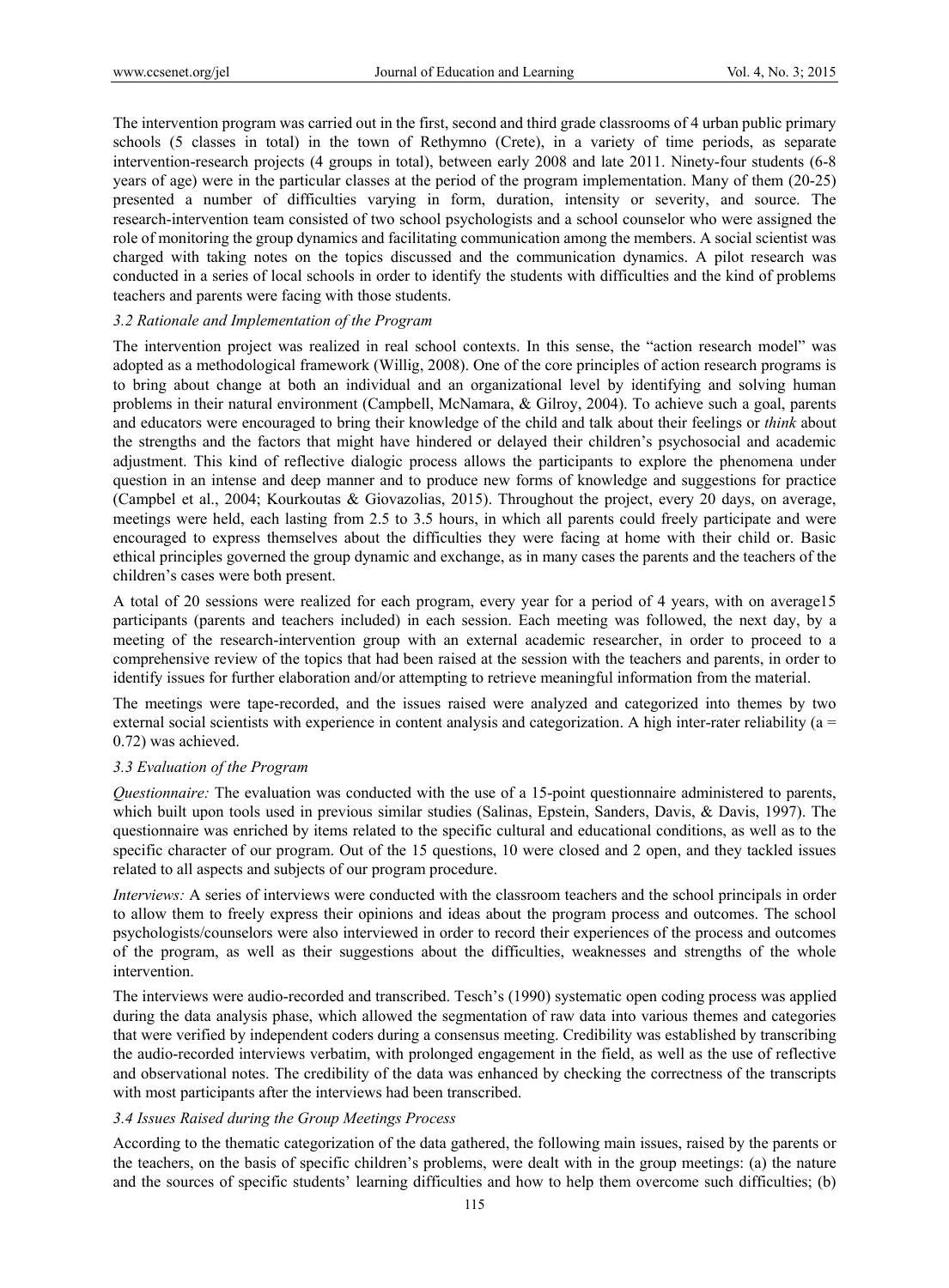the nature, the function, and the sources/causes of specific students' disruptive, or aggressive behavior, and emotional difficulties and how to respond to each child separately; (c) how to assist students with developmental difficulties/disorders (Asperger, autism) being included in the classroom or how to improve their social skills; (d) how specific family dynamics might be harmful or troubling and how to resolve family conflicts or issues positively with "disruptive" children and avoid punitive or harsh methods of dealing or positively relating with the "problem" child; (e) how to avoid victimization and how to help victimized children overcome such a traumatic experience or how to help bullies reduce their intentional harmful behavior; (g) the father's role in cases of problematic school and social pathways; (g) parents-teacher collaboration in order to apply a meaningful plan of intervention for many of the discussed cases of children. The discussion was focused on understanding the individual, family, and school dynamic of specific cases of children, as well as on discussing on how to respond at individual, parental, or teaching and school or classroom level. All participants (teachers and parents) were invited to voice their ideas, beliefs, or suggestions on how to help parents and teachers better respond to the challenges raised by the child's difficulties or special needs. In several occasions, children's cases were discussed and elaborated within the group, in repetitive meetings. A special emphasis was given by the intervention team to follow and evaluate children's academic and psychosocial progress in the family and school context.

#### **4. Results of the Program Evaluation**

*Questionnaire:* Regarding the overall value and the effectiveness of the counseling (focus group) meetings between teachers, parents and professionals, 71 (100%) parents agreed that the meetings had been useful and successfully conducted, providing meaningful and comprehensive information to parents regarding many aspects of child, family, school function, and mutual interactions.

Almost all parents (90%) found these meetings enlightening regarding their role and their attitude towards their child, and hence evaluated the experience of getting involved in this program very positively. Most of them reported that it had allowed them to transform for the better their position and feelings towards their child with difficulties. Even those who didn't experience significant difficulties with their child found that the program enabled them to get a deeper insight into the challenges their child experiences in his/her life, as well as their limits and strengths.

Almost all parents reported that the program allowed them to get a clearer picture of the difficulties and limits of the teaching process. They also became aware of the stress teachers experience and the efforts needed to respond to the challenges of teaching high-performance students while also including children with serious difficulties in the classroom.

Most of the parents (89%) (including 93% of those with "difficult" children) mentioned that they were *very satisfied* by the way the professional had dealt with a number of "burning" issues related to rearing practices and their child's school and social life. They mentioned they got *adequate* and *enlightening* information on issues related to: (a) children's behavior-socialization at school; (b) students' psychosocial development; (c) relationships and communication with other children; (d) social-emotional, behavioral, and learning problems; (e) cognitive skills; and (f) organization of homework.

Furthermore, many of them (60%) were given the opportunity to change their views on and handling of their children's social-emotional and learning difficulties and 84% said they could now share their experiences with other parents.

More specifically, many reported that even if their problems had not been totally resolved, they felt *they had truly been guided in new directions, changing perspectives and attitudes on many issues in the areas of parenting or communication with their children* (29 parents), and mentioned *feeling more capable of dealing with their children's developmental or social emotional challenges* (24), *finding solutions they would never have thought of* (19), *paying attention to and better understanding the inner dynamic of their own children's behavior* (15), *being more tolerant and flexible towards their children's academic or social and interpersonal difficulties* (14), *being less affected or more firm towards their children's behavioral challenges and problems* (12), and *better supporting their children in case of social exclusion or victimization* (7).

All 71 parents (100%) found the involvement of a school counselor and psychologist in the program crucial in helping them become more aware of the underlying psychological processes or emotional states and developmental challenges that their children experience. They also reported that they had become more aware of how their attitudes might affect their child's development.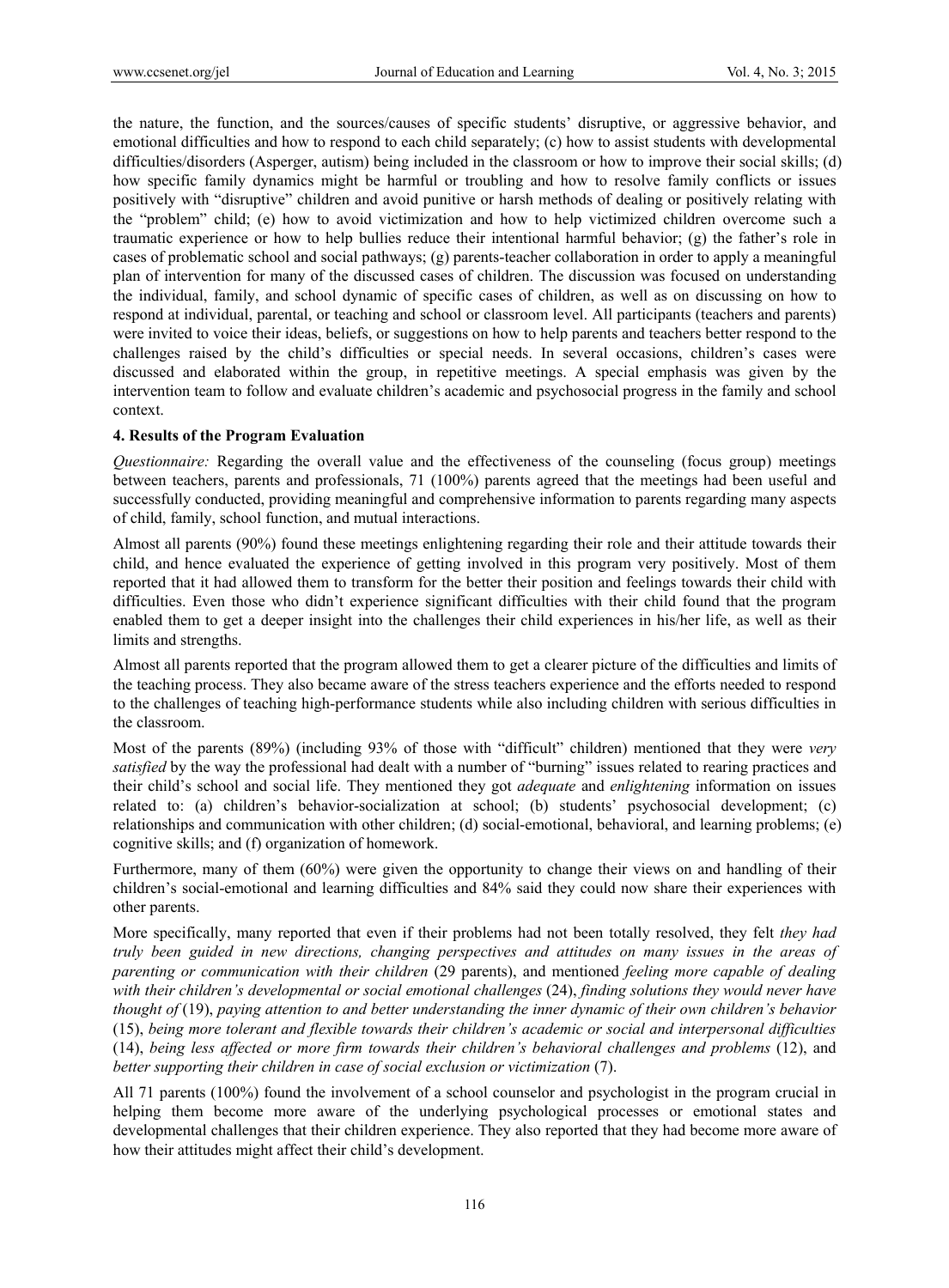A high number (77.42%) reported that they had had the opportunity to express their concerns and anxieties within the group and that this enabled them to better deal with the stress of rearing a child appropriately given the developmental changes and the everyday life challenges they were facing.

The vast majority (91%) clearly indicated the need for counseling and psychological support and guidance on issues related to parenting in the child's school life, and all of them emphasized how important it was for them to continue the same program next year.

Overall, regarding the most significant things parents got from this program, the majority (89%) believed that they were given the opportunity to have a better awareness of their child's school procedure and the problems their children might encounter at school, and be better guided in tackling them. They also mentioned that they had become aware that rearing children is not an "individual business" but "a social one", and that they have to enter into "partnership" and collaborate with other parents, and be guided by "good enough" professionals when needed.

## *4.1 Summary*

In conclusion, according to the parents' answers, the majority did acquire substantial knowledge and insight regarding most aspects of their children's psychosocial life at school. Moreover, parents were helped to better understand the *psychology* and the *psychosocial difficulties* or *needs* of *other children*, *to communicate with other parents*, and generally *to understand the class dynamics and the teacher's role in it*. Parents also felt that their involvement in such groups made them be more *reflective* and self-critical and less *critical* towards school and teachers.

## *4.2 School Principals and Teacher Interviews*

The interviews with the school principals and the teachers were scheduled two weeks after the program was over and conducted by two independent psychologists. The school principals' and teachers' interviews for both sessions lasted between 40 to 45 minutes and were tape-recorded and codified by the two external researchers.

Regarding the issue of teachers' support and guidance by school psychologists, all school principals firmly highlighted the role of the social-emotional dimensions of schooling and educational praxis, as well as the challenge to associate the child's family experiences with his/her development or behavior and deal with parental demands or their distorted expectations:

… Teachers need emotional support in everyday life and specific knowledge about their problematic students' needs and behavior and how to deal with their parents. (SP1)

Parents often put extreme pressures on teachers; they expect teachers to resolve their problems. Sometimes, they are not even aware of their child's difficulties or refuse to acknowledge them (SP2).

Similarly, the teachers (T) pointed out the significance of the experience gained by the implementation of the program and the assistance they received in order to broaden their knowledge on how to approach children and their parents:

I felt much more confident in my actions, especially regarding those students with difficulties and their parents (T1).

Finally, the issue is to be supported, to feel confident and secure in what you think or you need to do… (T3).

A School Principal stressed the significant impact of such programs in the teacher's professional development and broadening of his/her role:

… Through the discussion of children's cases, teachers became more sensitive and helpful to parents and students (SP3). …the teacher is also helped to develop his teaching skills and to overcome stereotypes and weaknesses that keep teachers and parents at a distance. (T2)

## Another one affirmed:

the program gave me the opportunity to communicate better with the class and many of the parents; it has broadened my mind as a school principal. (SP4)

Another teacher also stressed the significant help educators, principals and parents can receive from a school counselor or psychologist who acts as a mediator among teachers, students and parents and can help them understand each other:

… I was really helped to open a door of communication with the parents and understand how hurt a parent may feel when he is invited to school to be informed about his/her child's problems. (T3)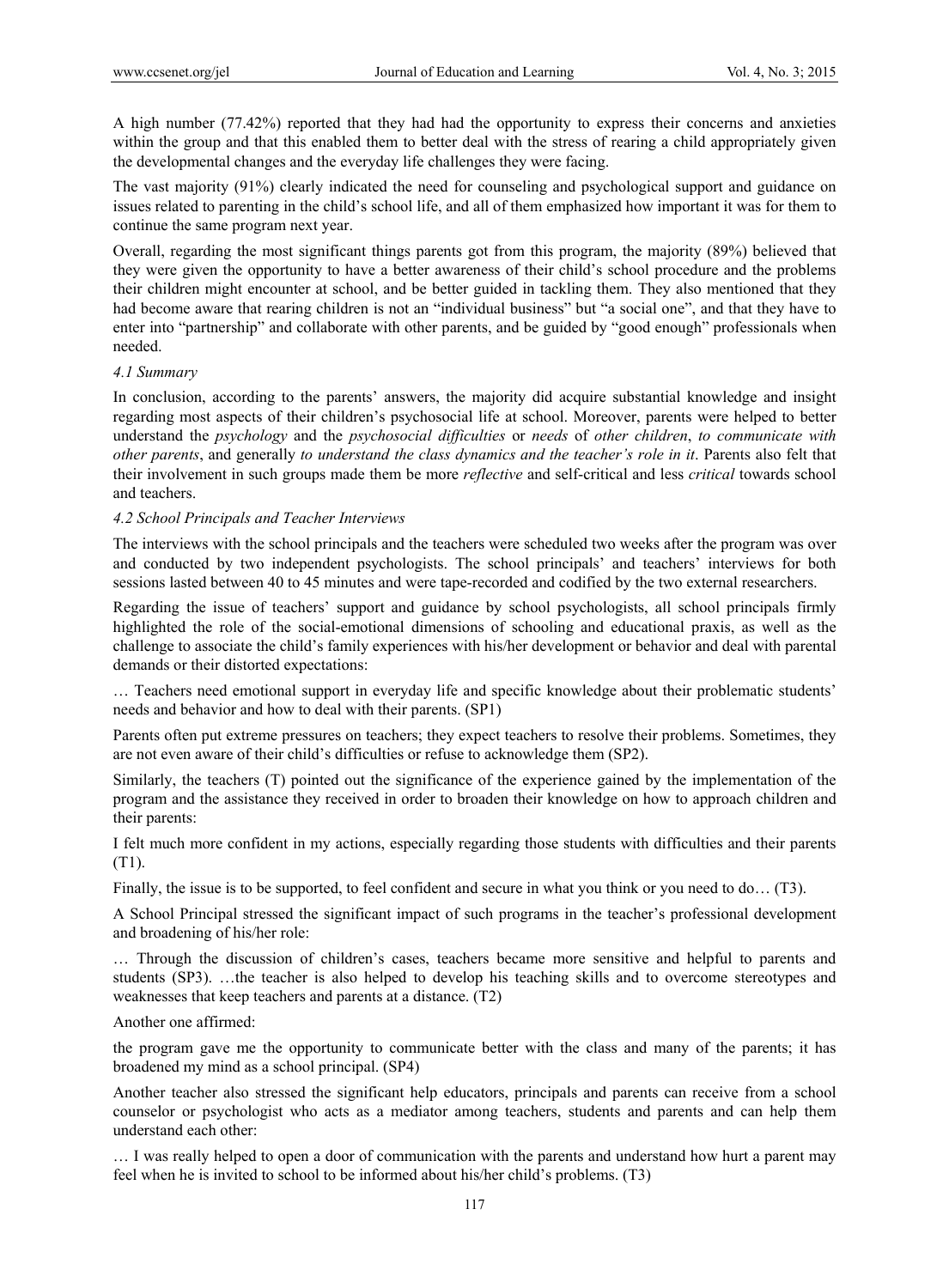We had the opportunity to work out most students' learning and psychological issues and think on what went wrong with our attitude or strategy. (T3)

…this program helped us go beyond the disorder and see and feel the child with his real problems; sometimes, your intuition is restrained by the anger and stress you may feel. (SP3)

…often, we miss the focus on child's strengths and potential, as we are overwhelmed by his difficulties or pressures and challenging behaviors. (T4)

…I'm sure many of the parents behave to their child differently now, as I think our teacher does (SP4)

All participants (teachers and principals) highlighted the fact that working with the professionals (school psychologist and counselor) "*was really an excellent experience*", in terms of feeling "*comfortable*", "*trusting*", "*equal with*" and "*valued by them*" that helped being more *confident* and develop a better attitude towards their students, especially those with difficulties (SP1, SP2, SP3, SP4, T1, T2, T4, T5). All of them stressed the fact that the professionals worked in a "*democratic partnership*" allowing them to "*think and reflect on their own attitudes and experiences*" (T1, T2) and actively "*participate*" and "*contribute new ideas*" (SP1, SP3, T2, T3, T4, T5) "*by taking a step back from the critical situation*" , "*bouncing up*", being more "creative" with their students. This way those with special difficulties, "problematic behaviors had more changes to be in contact with teachers and their In contrast with classical clinical school counseling, where most of them are excluded from the process of All of them underscored that this was an excellent.

In conclusion, all participants (teachers and parents), as they had the opportunity, acknowledged the positive experience they had gained from their involvement in the program, especially in terms of understanding and better responding to children's difficulties and of effectively communicating between them at long term. They also found extremely useful the fact that they shared a common space with parents and professionals, overcoming the fears of critics, and producing new ideas as they became emotionally closer to the parents.

## *4.3 Biases, Difficulties and Limitations of the Program*

It is clear that the aim of this project was not to experimentally test an already implemented or manual-based intervention program in terms of its efficacy in changing children's social and academic outcomes. Yet although this project was situated within a different methodological perspective, it is considered extremely important to produce valuable data on how families, teachers, and children are affected or influenced by such projects. In this sense, although, parents and teachers were very positive towards the whole project, there was no opportunity to assess the immediate or long-term effects of the intervention program and of parents and teachers on children's with difficulties psychosocial and academic development.

A post-intervention qualitative measure has been distributed two years later to the parents (70% of parents have responded), with still positive comments on their children's development by most of them. Detailed analysis of these findings is not included in this paper.

The parents' social-education level was quite high, and it is not clear that parents from other social-cultural backgrounds would respond positively to a similar program. In addition, the specific backgrounds, experience and training of the school counselors had an obvious impact on the way this project was developed and implemented. School psychologists from another background or with a different theoretical orientation and training would not necessarily achieve similar outcomes.

## **5. Conclusions**

According to the innovative theoretical approaches in educational psychology, resilience processes and positive relational contexts are key aspects of the "inclusive school". An inclusive school means a school that cares for and promotes the well-being of all students, and especially those facing various internal or external challenges and barriers (Fleming et al., 2013; Cohen, 2013). As research suggests, change in parents' and teachers' attitudes and in strategies used to deal with children's problems is a key aspect of a successful education, both in family and school context (Albright et al., 2011; Shure & Aberson, 2013). Enabling teachers and parents to develop mindful skills and getting meaningful insights into children's problems by providing them with new tools of conceptualizing the children's difficulties was one of the main goal of this project. The difference between our program and the similar programs in other countries is that we have placed a particular emphasis on working with parents and teachers' emotions, stemming from their difficulties in educating the "troubling" or "troubled" and with complex needs children. Our effort was to create a *space of learning* and *exchange* of *experiences* that would allow teachers and parents to become more mindful and resilient, by abandoning their negative emotions and attitudes. When such groups are effectively animated and participants are encouraged to develop their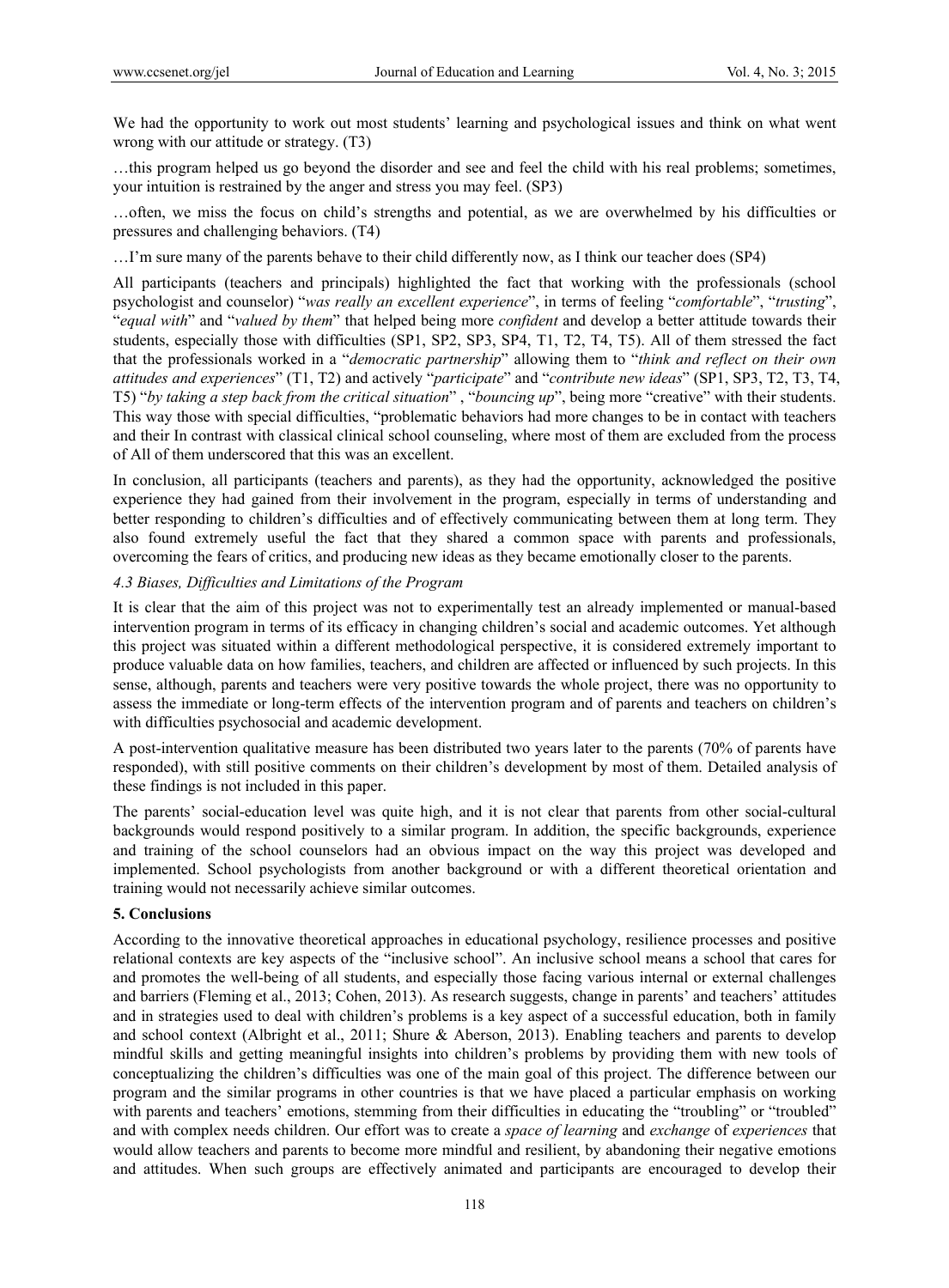critical and creative thinking this may lead to surprising results in terms of exploring and inventing new ways of dealing with the children's problems (Hart et al., 2007; Kourkoutas & Giovazolias, 2015). In fact, research suggests that reflective practice and collaborative conversations support the kind of collaborative, critical thinking that leads to resiliency (see Mohr et al., 2003).

In addition, at emotional level providing teachers the opportunities to share their concerns, worries, and distressing emotions, without being criticized, and discussing strategies on a practical level and on the basis of the of each "difficult" child case analysis was one of the strongest assets of this program, according to the teachers' views. Similarly, parents found extremely useful the possibility to understand their child's problems from a different perspective and gain a more profound insight, which seemed to allow them being less distressed ("*guilty*" or "*responsible*"), or critical and rejecting.

Summarizing the results of the evaluation of our program, the following conclusions, which are also supported by the international research, can be drawn: the positive cooperation among parents, teachers and school psychologists seemed to be beneficial for the school and the family, especially for those teachers and parents who were facing additional challenges in, respectively, educating and rearing children with special difficulties or problems. Teachers were helped to regain self-confidence and reengage with the "problematic students" in a relationship free of distress, conflicts and negative emotions. According to their statements, this way, they have been able to find new roles and gain better theoretical knowledge and practical experience, on the basis of the case discussions within the group. Teachers believe that, within this program, have been offered the opportunity to develop the skills to understand and approach the family with a new look. They became able to understand how parents' attitudes are connected with their children's problematic or "deficient" behavior and performance at school. This seemed to be very helpful for them, as they avoided to develop negative strategies, which often was the case in the past. Many of them stated that even if they knew that some students come from difficult or dysfunctional family backgrounds, they would never be able, without support, to avoid reacting in emotionally inappropriate ways, especially towards those children with challenging behavior.

The type of group meetings and the chosen/opted practical and theoretical perspective seemed to enable both parents and teachers to gain insight into children's difficulties and social-emotional problems and "go beyond the symptoms to meet the real child". The parents, according, to their statements, had the opportunity to express their concerns (group receptor of negative emotions), to come into contact with other parents, to better understand other children's problems, to strengthen their relationships and build trust in the school.

Adopting a systemic, child-centered and partnership approach to creating a "space" of exchange and meaningful analysis of the children's difficulties and of the family and school dynamics seemed to be one of the most helpful elements of our programs. This has allowed teachers to become more receptive, according to their statements, and fostering classroom resilience and educational success is one of the most important conclusions as indeed is indicated by other research (see Cooper & Jacobs, 2011; Doll, 2013). Furthermore, involving professionals, parents and academic researchers to create "spaces of shared learning" and "micro-communities of practice" in schools, focused on problem solving, might be beneficial for all (Hart et al., 2013).

On the other hand, as revealed by this program, working with parents and group specialists requires several modifications to the teacher's role and the philosophy of the school, as well as to the school counselors' and psychologists' role who have, in a way, to abandon the classical clinical approach and put emphasis on fostering relationship and partnership models (Hart et al., 2007). Such changes in the way of working with at-risk children may engender significant resistance on the part of the teaching staff and school professionals. For this reason, such programs should take care to deeply explore the needs of the teaching staff and realize any intervention with their assistance, providing them with considerable support (Cooper & Jacobs, 2011; Kourkoutas, 2012; Kourkoutas & Giovazolias, 2015). This will certainly be worth the effort; Schools which have developed successful programs of partnership between parents and teachers based on a social-emotional curriculum have significantly improved both their students' academic performances and their social, emotional and behavioral skills (Fleming et al., 2013; Webster Stratton & Reid, 2010; Zins, Weissberg, Wang, & Walberg, 2004).

In the Greek context there are many challenges ahead since very few intervention programs aiming at promoting resilience in schools and supporting children with complex needs and difficulties in an inclusive way are currently available. Moreover, some of the classical individual treatment models fail to produce significant positive outcomes, as they lack a systemic perspective and fail to ensure teachers' involvement and commitment (Kourkoutas, 2012). Having been expounded and experimentally tested in other cultural contexts, these programs generally fail to address the particular cultural features of the Greek educational community and family dynamics, and do not respond to the specific challenges the teaching staff experience. Enabling resilience in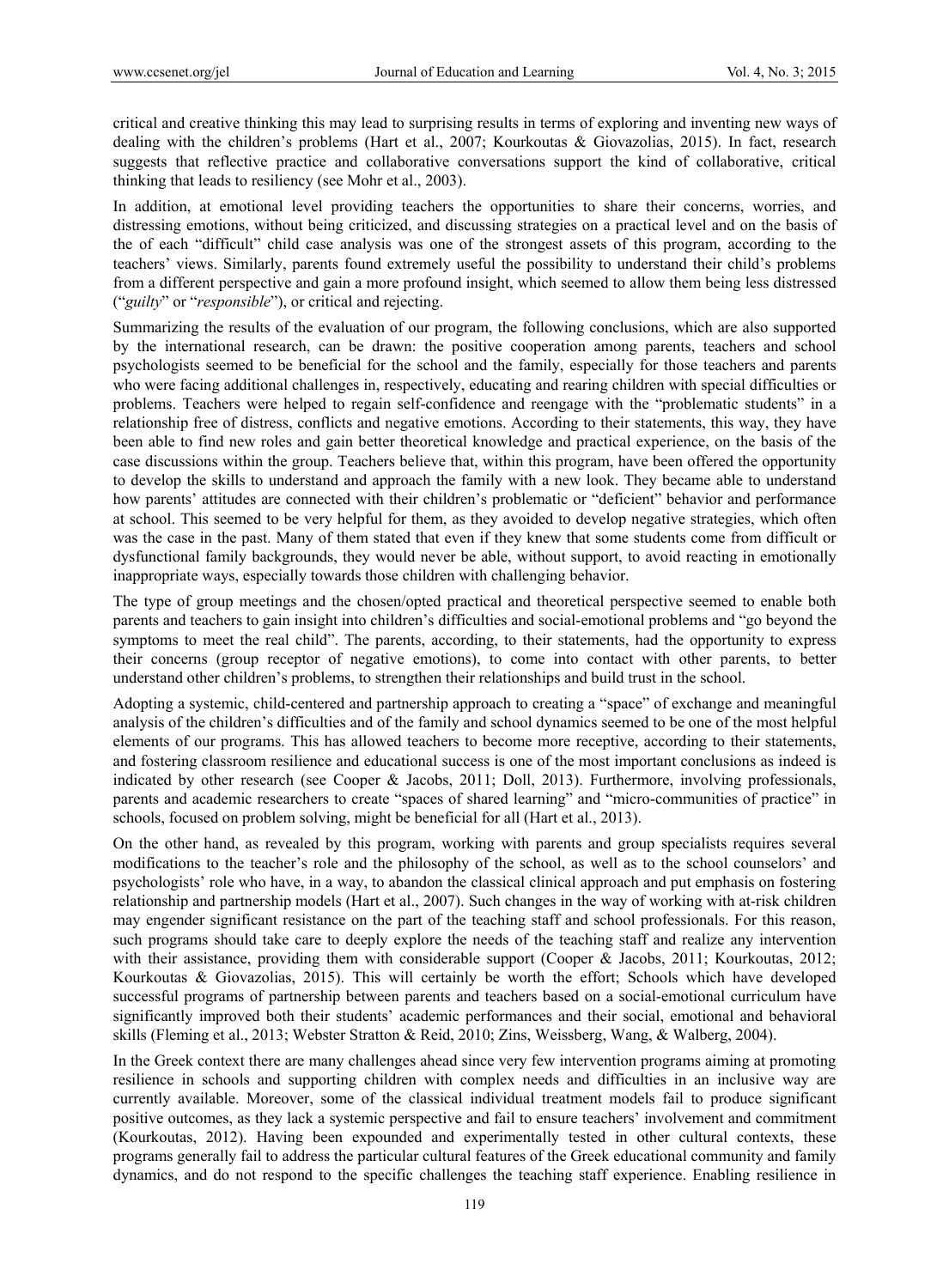teachers, parents, and students is also an objective and challenge of the public health and the school system, all over the world (Shure & Aberson, 2013).

#### **6. Implications for Practice**

Overall, given the current dearth in professional resources and the critical social and economic conditions faced by Greek society, it is imperative to develop flexible, comprehensive and more efficient intervention programs, so as to promote family-school cooperation and foster the resilience of teachers, parents, and children with difficulties. Our suggestion is that such programs should be child-centered, and not deficit-centered, and should be adapted to the specific needs and particular conditions of the school context, focusing on teachers' and students' strengths and carefully assessing and dealing with external or individual barriers and risks.

We must rise to this challenge since, early intervention and support for social, emotional and behavioral or academic difficulties is vital for child development, especially when there is a strong link between home and school experiences (Kirkbride, 2014). Research indicates that when strong working relationships between home and school are forged, there are positive outcomes for all (Beveridge, 2005; Sanders, 2007).

#### **References**

- Adelman, H. S., & Taylor, L. (2010). *Mental health in schools: Engaging learners, prevention problems, and improving schools*. Thousand Oaks, CA: Corwin Press.
- Albright, M. I., Weissberg, R. P., & Dusenbury, L. A. (2011). *School-Family partnership strategies to enhance children's social, emotional, and academic growth*. Newton, MA: National Center for Mental Health Promotion and Youth Violence Prevention, Education Development Center, Inc.
- Antoniou, A. S., Polychroni, F., & Kotroni, C. (2009). Working with students with special educational needs in Greece: Teachers' stressors and coping strategies. *International Journal of Special Education*, *24*(1), 100-111. http://www.internationaljournalofspecialeducation.com/articles.cfm?y=2009&v=24&n=1
- Aumann, K., & Hart, A. (2009). *Helping children with complex needs bounce back: Resilient therapy for parents and professionals*. London: Jessica Kingsley.
- Baker, J. A., Grant, S., & Morlock, L. (2008). The teacher-student relationship as a developmental context for children with internalizing or externalizing behaviour problems. *School Psychology Quarterly*, *23*(1), 3-15. http://dx.doi.org/10.1037/1045-3830.23.1.3
- Barbarasch, B., & Elias, M. J. (2009). Fostering social competence in schools. In R. W. Christner, & R. B. Mennuti (Eds.), *School-based mental health a practitioner's guide to comparative practices* (pp. 125-148). New York: Routledge.
- Beveridge, S. (2005). *Children, families and schools: Developing partnerships for Inclusive Education*. London: Routledge. http://dx.doi.org/10.4324/9780203464700
- Campbell, A., McNamara, O., & Gilroy, P. (2004). *Practitioner research and professional development in education*. London: Paul Chapman Publishing.
- Caspe, M., Lopez, M. E., & Wolos, C. (2007). *Family involvement makes a difference: Family involvement in elementary school children's education*. Cambridge, MA: Harvard Family Research Project.
- Christenson, S. L. (2004). The family-school partnership: An opportunity to promote the learning competence of all students. *School Psychology Review*, *33*, 83-104. http://doi.org/10.1521/scpq.18.4.454.26995
- Creswell, J. W. (2009). *Research Design: Qualitative, Quantitative, and Mixed Methods Approaches* (3rd ed.). Los Angeles: Sage Publications.
- Cohen, J. (2013). Creating positive school climate: A foundation for resilience. In S. Goldstein, & R. B. Brooks (Eds.), *Handbook of Resilience in Chilrden* (pp. 411-422). New York: Springer. http://dx.doi.org/10.1007/978-1-4614-3661-4\_24
- Cooper, P., & Jacobs, B. (2011). *From Inclusion to Engagement: Helping students engage with schooling through*. Oxford: J. Wiley.
- De Carvalho, M. (2001). *Rethinking family-school relations: A critique of parental involvement in schooling*. Mahwah, NJ: Erlbaum.
- Dearing, E., & Tang, S. (2010). The home learning environment and achievement during childhood. In S. L. Christenson, & A. L. Reschly (Eds.), *Handbook of school-family partnerships* (pp. 131-157). New York, NY: Routledge.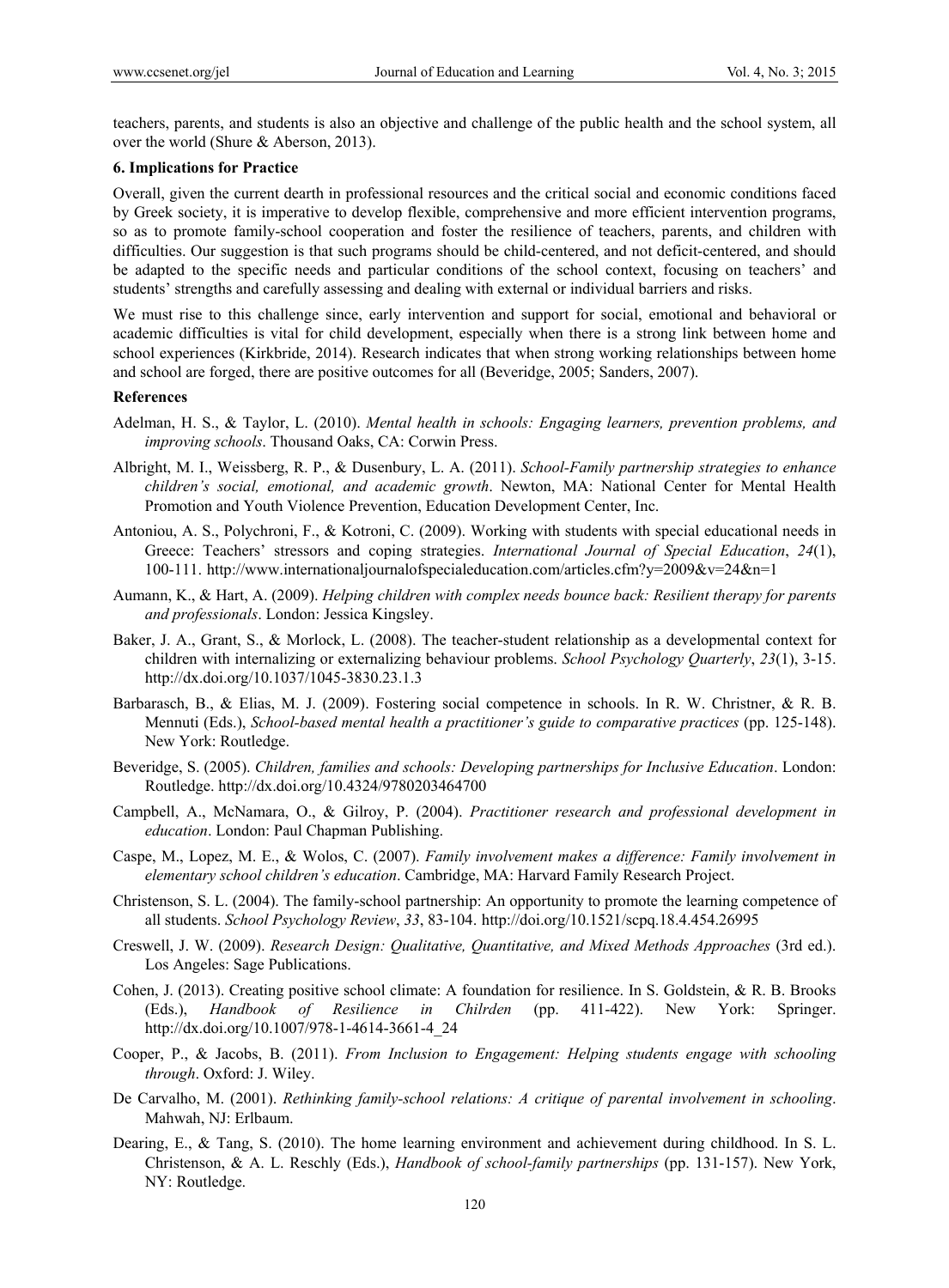- Dodge, Β. (2008). *A literature review of social skills training interventions for students with emotional/behavioural disorders. University of Wisconsin-Stout*. Retrieved January 10, 2009 from http://www2.uwstout.edu/content/lib/thesis/2008/2008dodgeb.pdf
- Doll, B. (2013). Enhancing Resilience in clasrooms. In S. Goldstein, & R. B. Brooks (Eds.), *Handbook of Resilience in Chilrden* (pp. 399-410). New York: Springer. http://dx.doi.org/10.1007/978-1-4614-3661-4\_23
- Doll, Β., Jones, K., Osborn, Α., Dooley, K., & Turner, Α. (2011). The promise and the caution of resilience models for schools. *Psychology in the Schools*, *48*(7), 652-659. http://dx.doi.org/10.1002/pits.20588
- Eberly Center. (2013). Create an Inclusive Learning Environment. *Teaching Excellence & Educational Innovation*. Retrieved August 5, 2013, from http://www.cmu.edu/teaching/designteach/teach/learningenvironment.html
- Esler, A. N., Godber, Y., & Christenson, S. L. (2002). Best practices in supporting home-school collaboration. In A. Thomas, & J. Grimes (Eds.), *Best practices in school psychology IV* (pp. 389-411). Bethesda, MD: National Association of School Psychologists.
- Fleming, J. L., Mackrain, M., & LeBuffe, P. A. (2013). Caring for the caregiver: Promoting the resilience of teachers. In S. Goldstein, & R. B. Brooks (Eds.), *Handbook of resilience in children* (2nd ed., pp. 387-397). New York: Springer. http://dx.doi.org/10.1007/978-1-4614-3661-4\_22
- Goldstein, S., & Brooks, R. (2007). *Understanding and Managing Children's Classroom Behavior* (2nd ed.). New York, NY: Wiley.
- Harwood, V., & Allan, J. (2014). *Psychopathology at School. Theorizing mental disorders in education*. London: Routledge.
- Hart, A., & Heaver, B. (2013). Evaluating resilience-based programs for schools using a systematic consultative review. *Journal of Child and Youth Development*, *1*(1), 27-53. http://www.youngminds.org.uk/assets/0001/4864/hart\_heaver\_2013\_schools\_review\_article.pdf
- Hart, A., Davies, C., Aumann, K., Wenger, E., Aranda, K., Heaver, B., & Wolff, D. (2013). 'Mobilising knowledge in community-university partnerships: What does a community of practice approach contribute?' *Contemporary Social Science: Special Issue*. *8*(3), 278-291. http://dx.doi.org 10.1080/21582041.2013.767470
- Hawes, C. A., & Plourde, L. A. (2005). Parental involvement and its influence on the reading achievement of 6th grade students. *Reading Improvement*, *42*, 47-57. http://journals825.home.mindspring.com/csj.html
- Henderson, A. T., & Mapp, K. L. (2002). A *new wave of evidence: The impact of school, family, and community connections on student achievement*. Austin, TX: National Center for Family & Community Connections with Schools.
- Heller, F. (2000). Creating a holding environment in an inner school. In N. Barwick (Ed.), *Clinical counseling in schools* (pp. 22-36). London: Routledge.
- Kassis, W., Graaf, U., & Kourkoutas, E. (2015). *Communities of practice supporting teacher's resilience*. Paper Presented at the International Resilience Conference "Pathways to Resilience III", University of Halifax, Nova Scotia, Canada.
- Kauffman, J. M., & Landrum, T. J. (2013). *Characteristics of emotional and behavioral disorders of children and youth* (International edition). Boston: Pearson/Merrill.
- Kirkbride, R. (2014). "They were a little family": An exploratory study of parental involvement in nurture groups–from a practitioner and parent perspective. *British Journal of Special Education*, *41*(1), 83-104. http://dx.doi.org/10.1111/1467-8578.12047
- Kourkoutas, E. (2012). *Behavioral disorders in children: Ecosystemic psychodynamic interventions within family and school context*. New York, NY: Nova Science.
- Kourkoutas, E., & Raul Xavier, M. (2010). Counseling children at risk in a resilient contextual perspective: A paradigmatic shift of school psychologists' role in inclusive education. *Procedia Social & Behavioral Science*, *5*, 1210-1219. http://dx.doi.org/10.1016/j.sbspro.2010.07.263